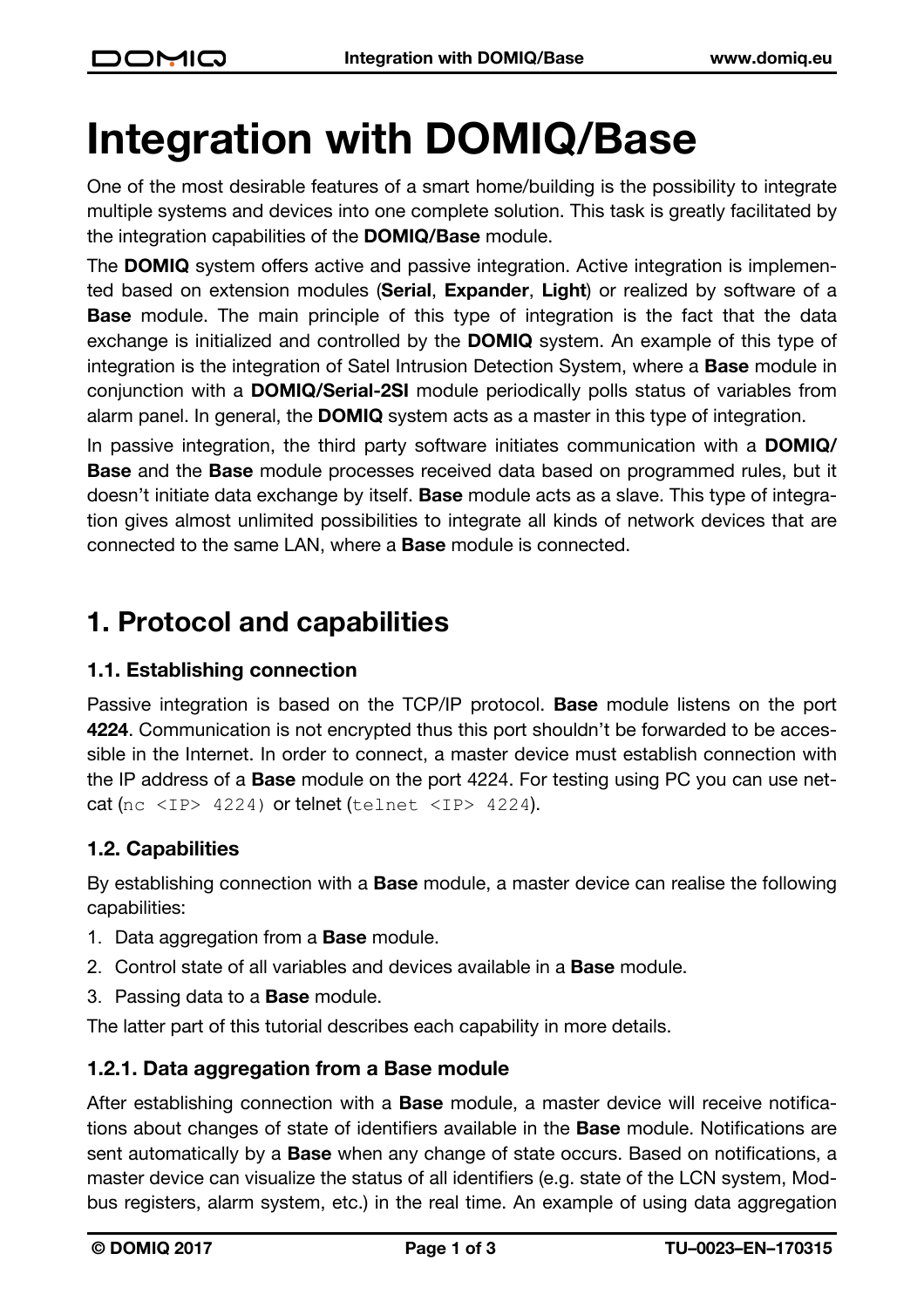can be an application that collects data about temperatures or energy consumption in a building for later analysis.

**Base** module can return state of all identifiers in one packet. In order to do that, a master device has to send the question mark character followed by the carriage return and newline characters:  $? \rightharpoonup r$ . In case of testing from a PC, please type the ? (in terminal/command line window) and then press the **Enter** button to confirm the command.After receiving this query, **Base** module will return state of all available identifiers in the following format: name=value (each entry in a separate line).

You can also query state of a single identifier. In order to do that, a master device has to send query string in the following format: identifier=? $\rceil r \nceil$ , for example: LCN.output.0.10.1= $?$ \r\n

In case of testing using command line window on PC the  $\ln \ln x$  sequence need to be ommited and instead the command has to be confirmed with the **Enter** key.

### **1.2.2. Control**

Using passive integration, a master device can control state of all identifiers available in a **Base** module, therefore it can control all devices and variables that **Base** module is able to control. In this case, **Base** module needs to receive a command in the following format: identifier=value\r\n, for example LCN.output.0.10.1=100\r\n - this command will set output no. 1 in a LCN module with the ID 10 to 100%. List of all available identifiers can be found in the **Configuration Manual** of the **DOMIQ/Base** module.

This feature allows to use **Base** module as a gateway between any master building automation system and subsystems controlled by a **Base** module.

#### **1.2.3. Passing data to Base**

Passive integration also allows to pass data from a master device to a **Base** module. This feature allows to integrate any device that is capable to establish connection on the 4224 port and send packets as presented in earlier chapters. Examples of this kind of integration was presented in tutorials about integration of Mobitix cameras and Mobotix Video Door Station. In those tutorials we presented how video door station can pass events for example about pressing door bell button or about motion detection and so on.

By passing data to **Base** module you can integrate:

- **Microcomputers** for example: Arduino, Raspberry PI, BeagleBone etc. Capabilities of microcomputers are huge, from these closely related to the topic of smart homes we should mention possibility of using cheap and commonly available digital and analog sensors, for example temperature sensors, humidity sensors, carbon dioxide sensors, air quality sensors etc.
- **Video door stations**
- **PLCs**
- **Other home automation software**, for example **OpenHAB**.

Any data received by a **Base** module is interpreted as a command, therefore it is prefixed with the C. So if a master device sends a packet in the following format: identifier=value\r\n, then a **Base** module interprets it as C.identifier=value\r\n.